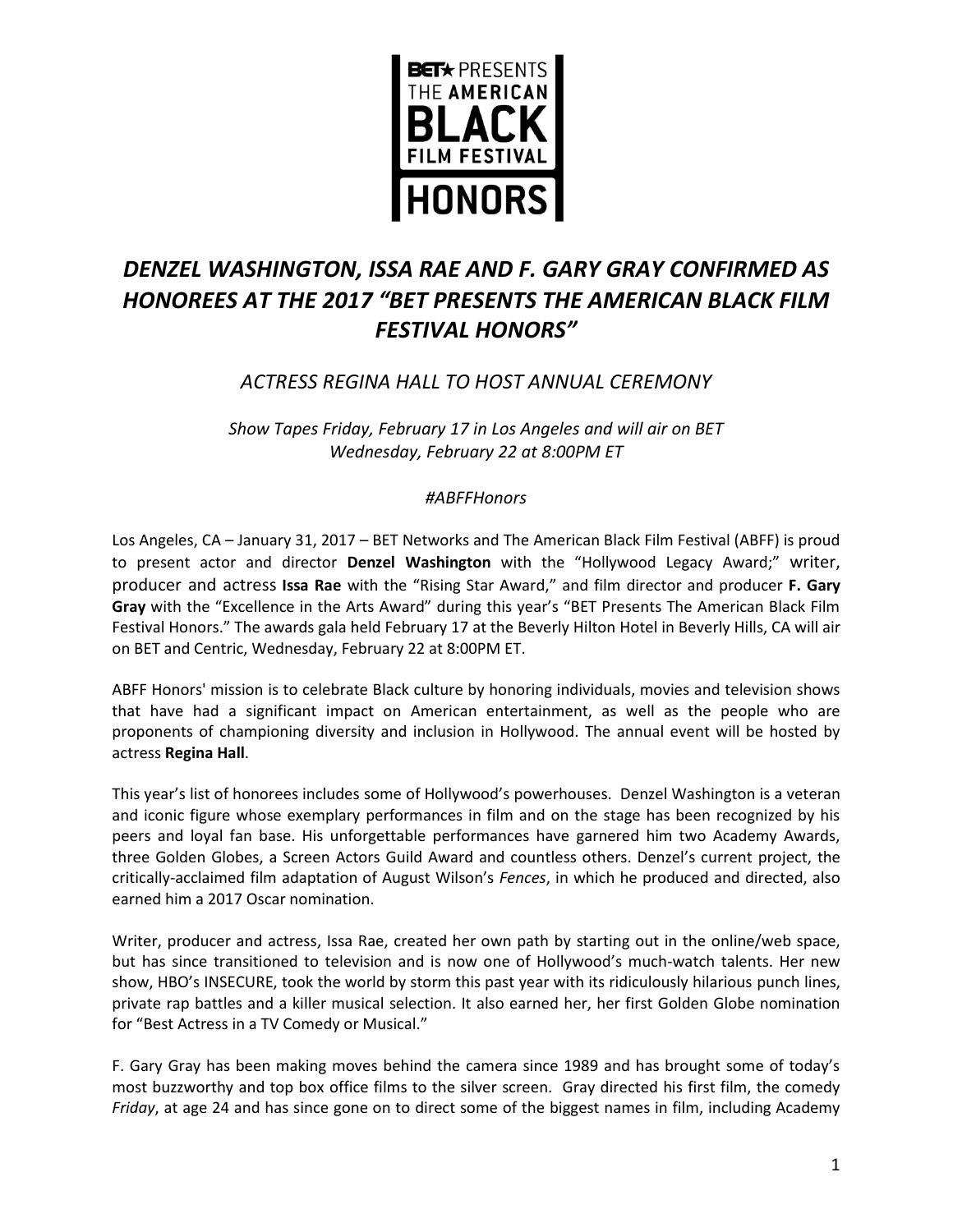Award-winner Kevin Spacey, Academy Award-nominee Samuel L. Jackson in *The Negotiator*, Golden Globe-winner Queen Latifah in *Set if Off*, Academy Award- winner Charlize Theron and Academy Awardnominee Mark Wahlberg in *Italian Job* and Golden Globe and Emmy Award-winner John Travolta in *Be Cool*. Up next, he will direct the eighth installment of *The Fast and the Furious* franchise (*The Fate of the Furious*).

ABFF Honors will be one of the highlights of the Hollywood Awards season and Black History Month. The event is executive produced by ABFF Ventures founder Jeff Friday, Suzanne de Passe and Madison Jones for de Passe Jones Entertainment, Jesse Collins for Jesse Collins Entertainment, and Connie Orlando, Stephen G. Hill and Debra Lee for BET Networks.

The 2017 ABFF Honors sponsors are Cadillac and Prudential Financial Services (Red Carpet Partners), Morgan Stanley (Corporate Partner) and Hennessy (Official Spirit Partner).

For more information about the 2017 ABFF Honors, log on to www.ABFFHonors.com. Also, follow us on our social media platforms:

#### SOCIAL MEDIA:

| Twitter:   | @ABFFHonors                               |
|------------|-------------------------------------------|
| Instagram: | @AmericanBlackFilmFestival                |
| Facebook:  | American Black Film Festival              |
| YouTube:   | American Black Film Festival              |
| Website:   | http://www.bet.com/shows/abff-honors.html |

For media inquiries and to apply for media credentials for the 2017 ABFF Honors, please log on to [http://abffhonors.com/media/2017-ABFF-Honors-Credential-Application.pdf.](http://abffhonors.com/media/2017-ABFF-Honors-Credential-Application.pdf)

#### **ABOUT ABFF**

The American Black Film Festival (ABFF) is an annual event dedicated to showcasing quality film and television content by and about people of African descent. It supports emerging artists to foster a wider range of images, stories and storytellers represented in the entertainment industry. The festival is committed to the belief that Black artists and content creators deserve the same opportunities as their mainstream counterparts. ABFF founder Jeff Friday conceived the festival in 1997 as a vehicle to promote diversity in the motion picture industry, and strengthen the Black filmmaking community through resource sharing, education, artistic collaboration and career development. Today, the ABFF is recognized as the preeminent pipeline to new Black talent, both in front of and behind the camera, and is regarded as one of the leading film festivals in the world. The ABFF is a property of ABFF Ventures LLC, a multifaceted entertainment company specializing in the production of live events, television and digital content targeted to upscale African American audiences.

For additional information about the festival, visit [www.ABFFHonors.com.](http://www.abffhonors.com/)

#### **ABOUT BET NETWORKS**

BET Networks, a subsidiary of Viacom Inc. (NASDAQ: VIA, VIA.B sted NYSE: VIA, VIA.B), is the nation's leading provider of quality entertainment, music, news and public affairs television programming for the African-American audience. The primary BET channel reaches more than 90 million households and can be seen in the United States, Canada, the Caribbean, the United Kingdom and sub-Saharan Africa. BET is the dominant African-American consumer brand with a diverse group of business extensions: BET.com, a leading Internet destination for Black entertainment, music, culture, and news; CENTRIC, a 24-hour entertainment network targeting the African-American Woman; BET Music Networks - BET Jams, BET Soul and BET Gospel; BET Home Entertainment; BET Live, BET's growing festival business; BET Mobile, which provides ringtones, games and video content for wireless devices; and BET International, which operates BET around the globe.